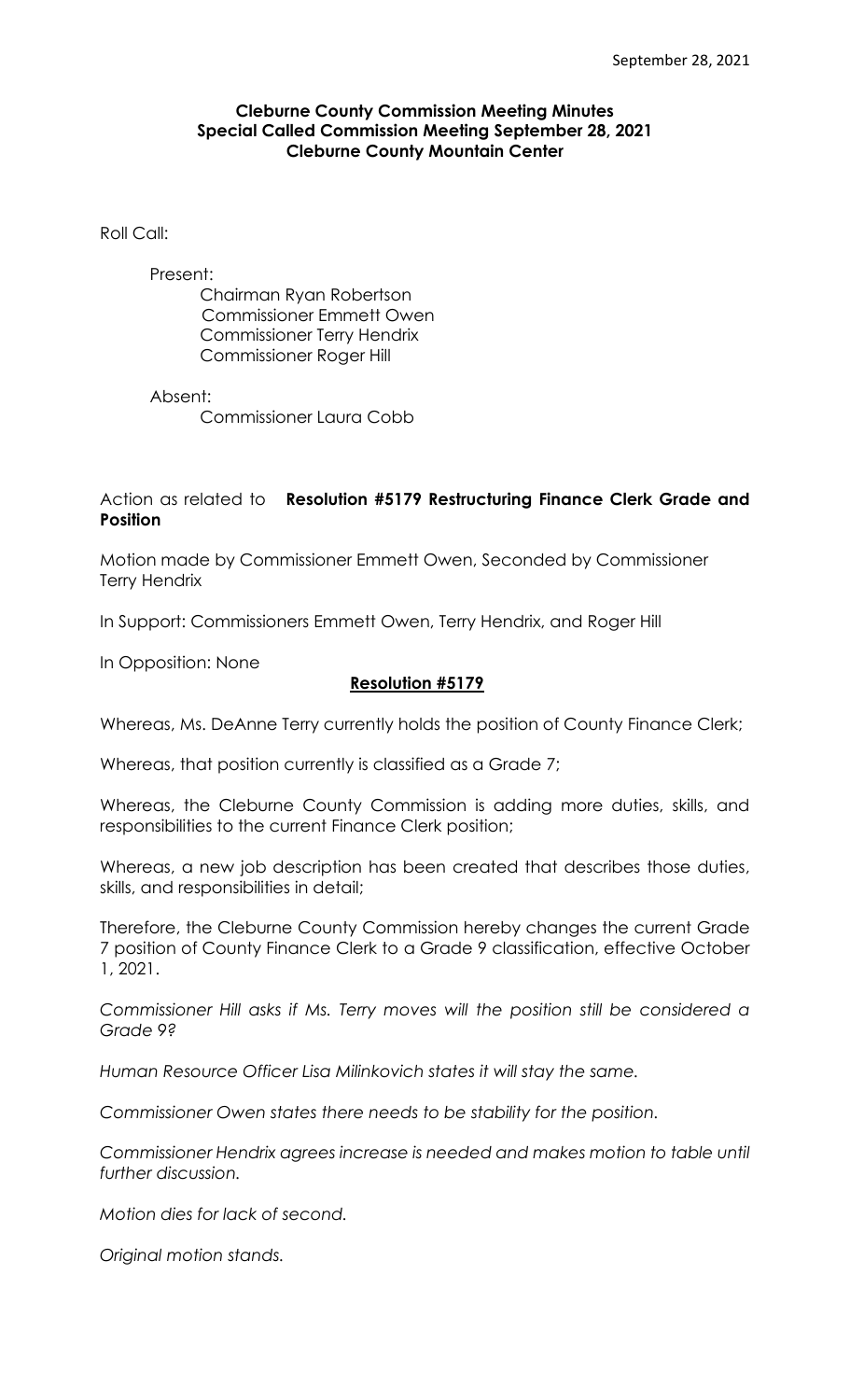*Commissioner Owen states that the Administration Department needs help and support.*

*Commissioner Hendrix asks if change is needed in the future, can changes be made without a resolution?*

*Chairman Ryan Robertson states yes according to the new handbook the Commission has the authority to make changes.*

*Commissioner Hendrix asks if the increase is in the budget.*

*Human Resource Officer Lisa Milinkovich states it is.*

Action as related to **Resolution #5180 Convenience Center Operator Position**

Motion made by Commissioner Emmett Owen, Seconded by Commissioner Terry Hendrix

In Support: Commissioners Emmett Owen, Terry Hendrix, and Roger Hill

In Opposition: None

## **Resolution #5180**

Whereas, the County Engineer has opened multiple Convenience Centers throughout the County; and

Whereas, the responsibilities demand ongoing personnel presence; and

Whereas, the County Engineer believes the position should be filled with a full time Convenience Center Operator classified at a pay Grade 4.

Therefore, the Cleburne County Commission authorizes the Human Resource Officer to create the position of Convenience Center Operator;

Furthermore, the Cleburne County Commission authorizes the County Engineer to advertise and fill the newly created position.

*Human Resource Officer Lisa Milinkovich states the job description is complete*

*Commissioner Hendrix asks if the amount needed for the position is in the budget.*

*County Engineer Lee Estes states it is.*

Action as related to **Resolution #5181 Environmental Manager Position**

Motion made by Commissioner Terry Hendrix, Seconded by Commissioner Roger Hill

In Support: Commissioners Emmett Owen, Terry Hendrix, and Roger Hill

In Opposition: None